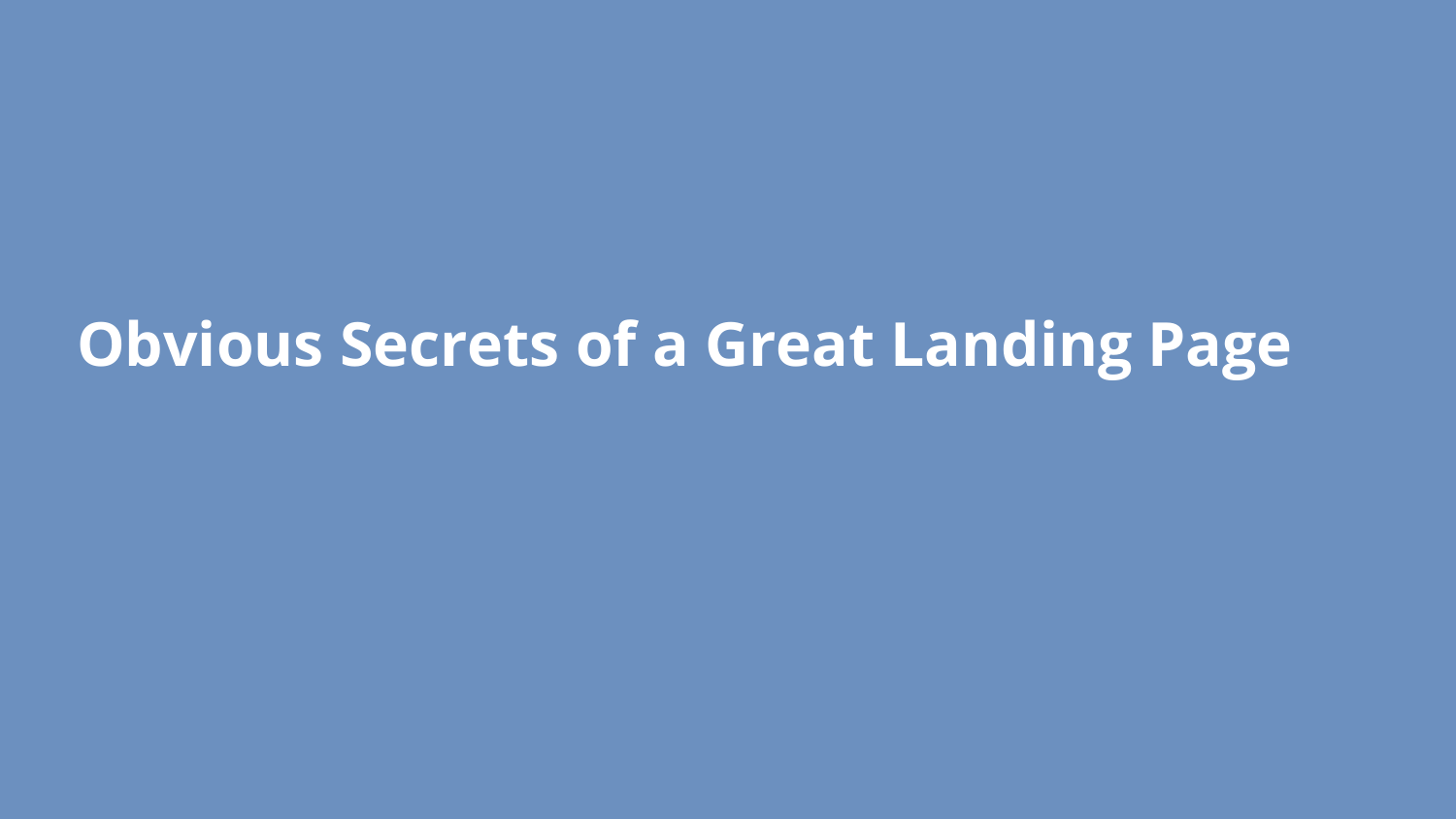# Bret Phillips

Musician Web Master Entrepreneur

http://bretwp.com

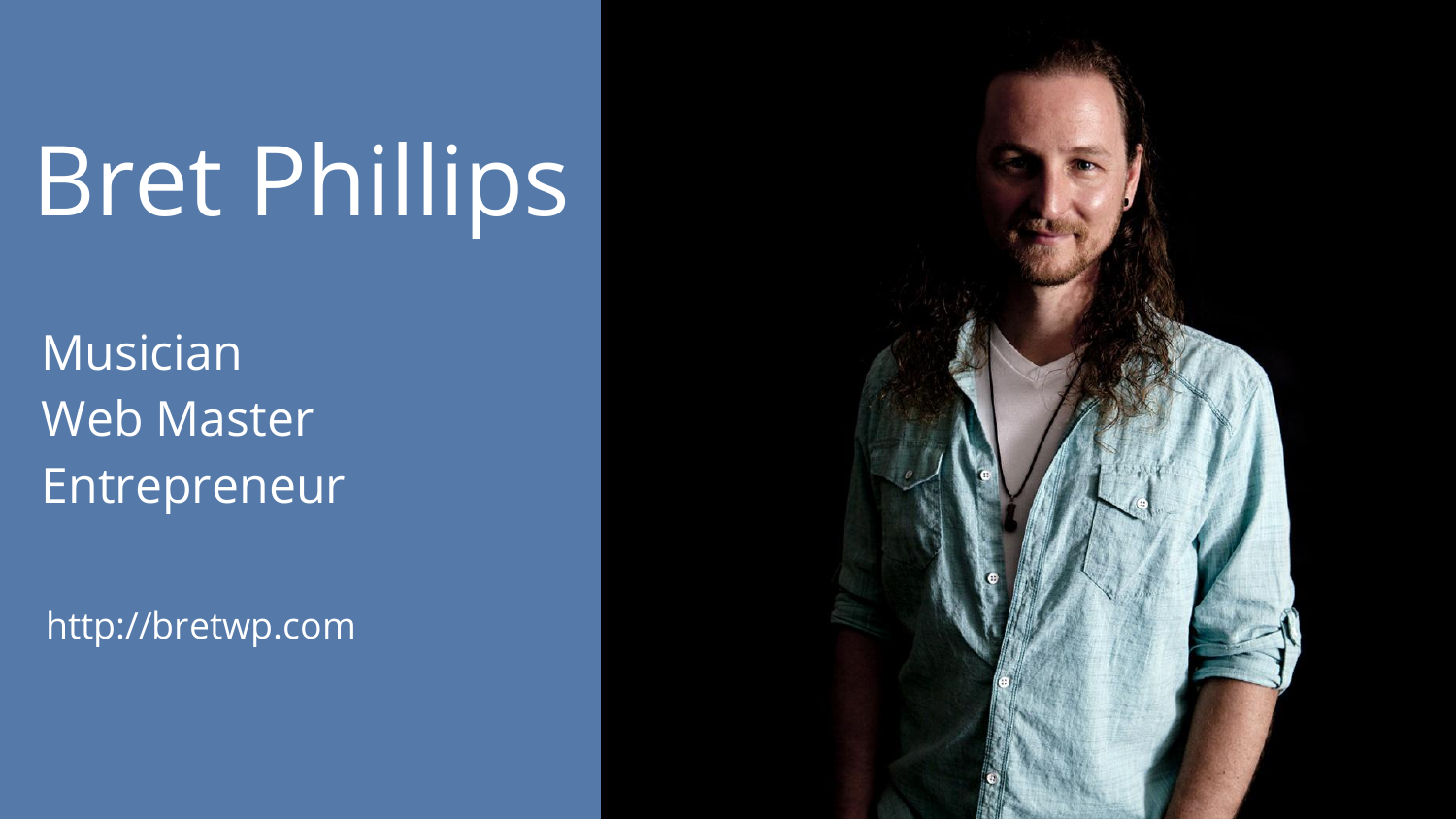# Sideways8

Web Design Web Development Digital Marketing

http://sideways8.com



# SIDEWAYS FIGHT

interactive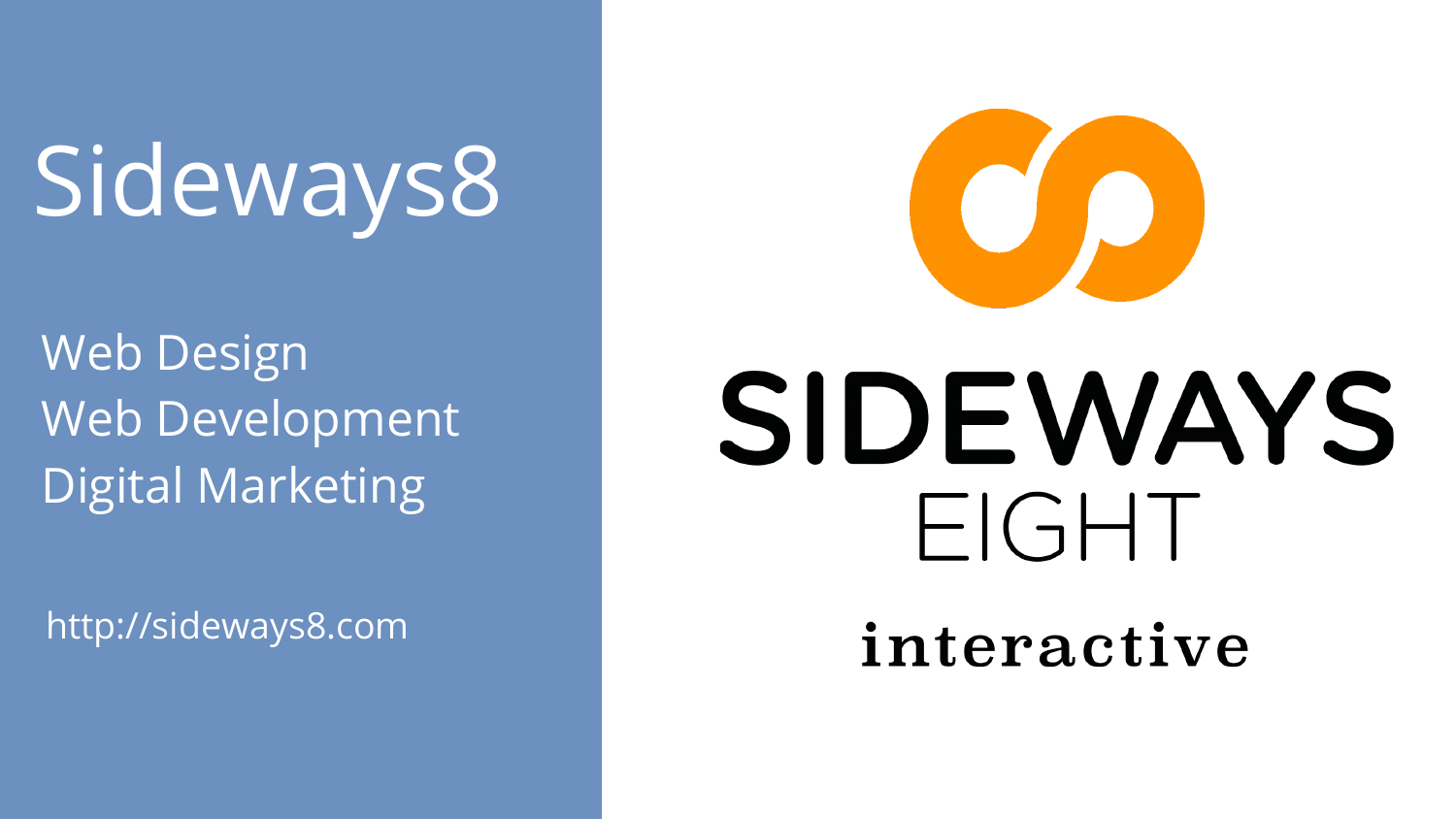# What are landing pages?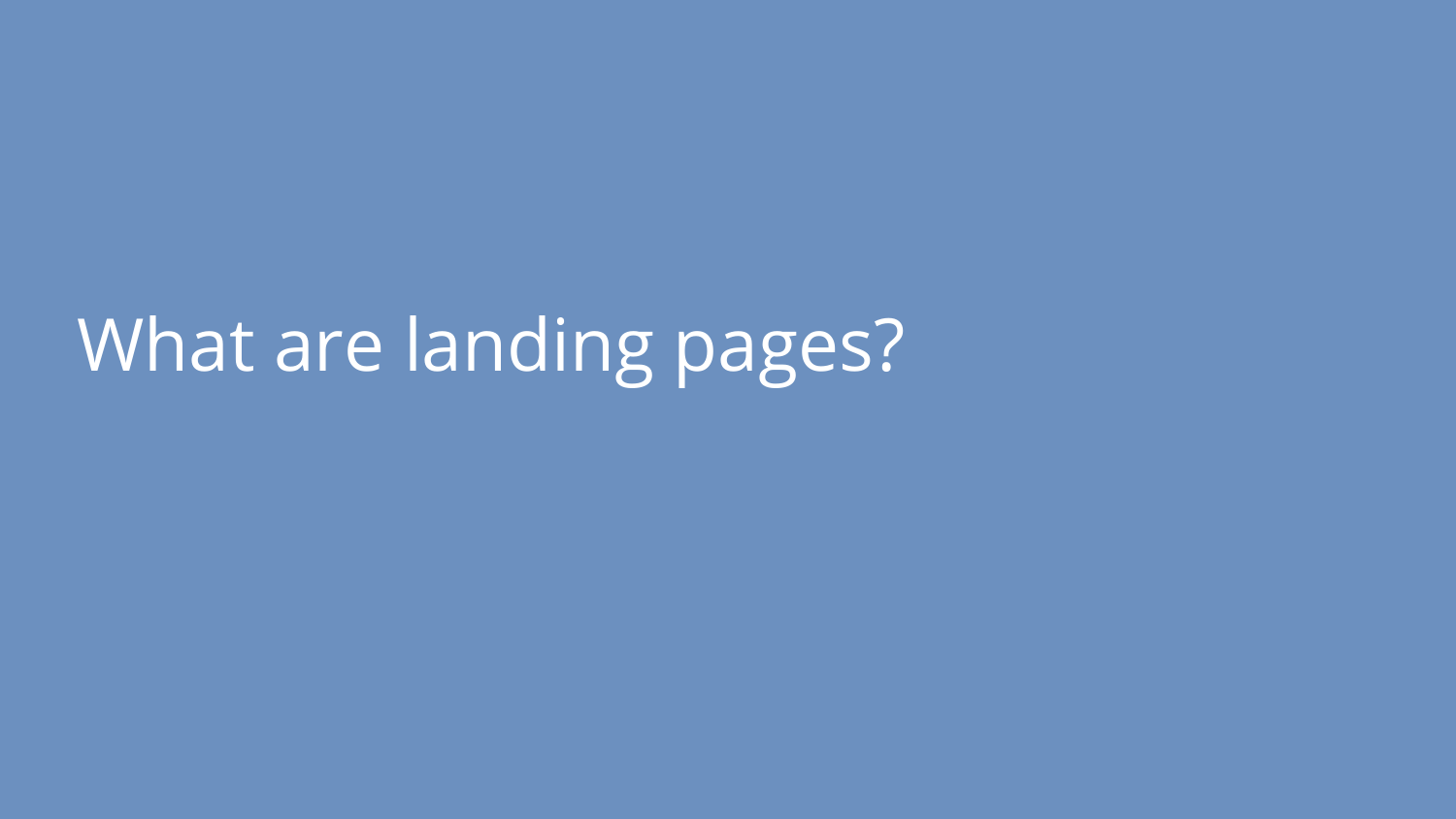



#### A page on your website that a user lands on specific to an Advertisement, Link, etc.

Ie. Facebook Ad driving user to your website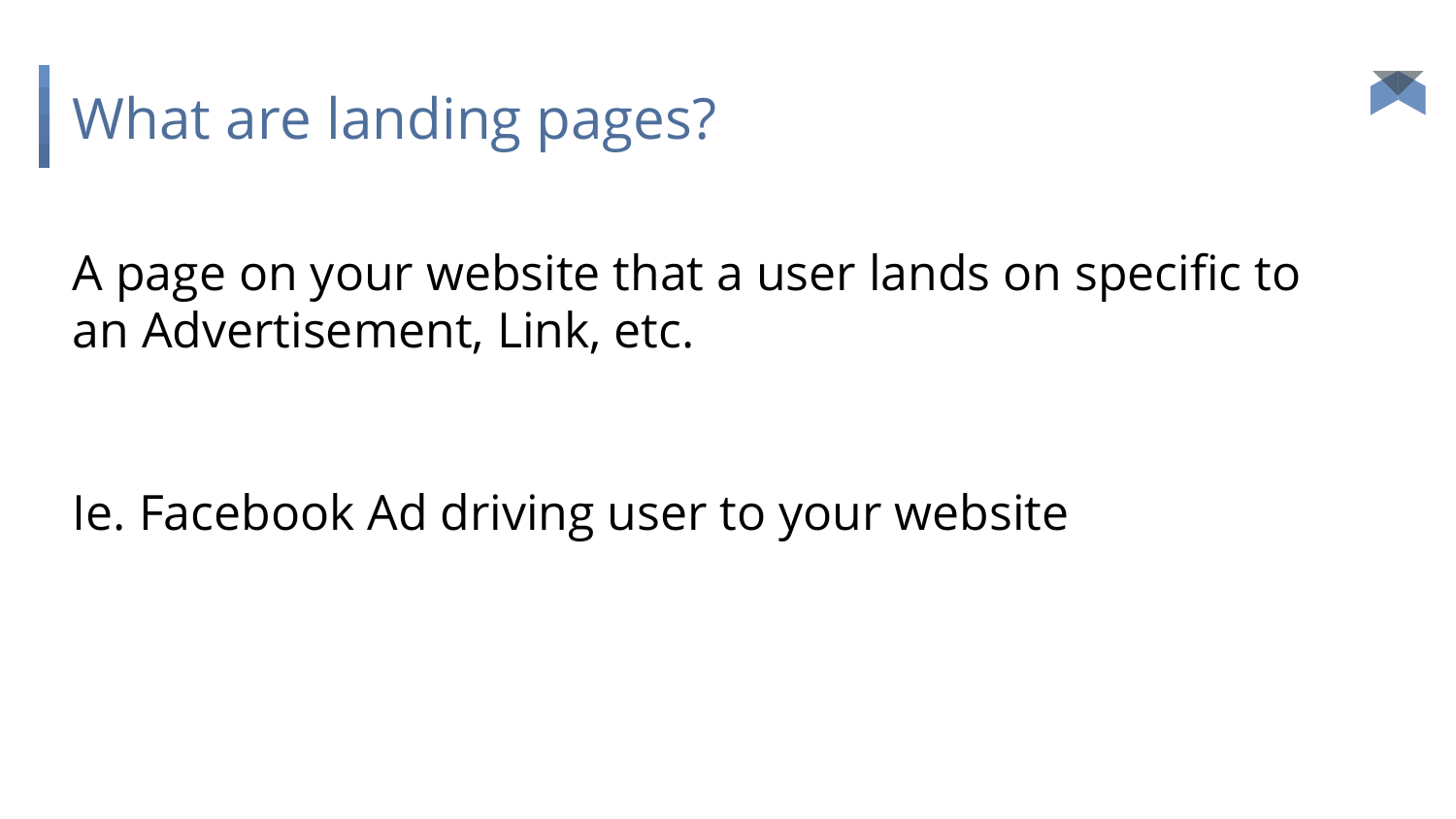

## Is my Home page a landing page?

Your Home Page is certainly considered a landing page, but directing **ALL** of your Ad traffic there can be a mistake.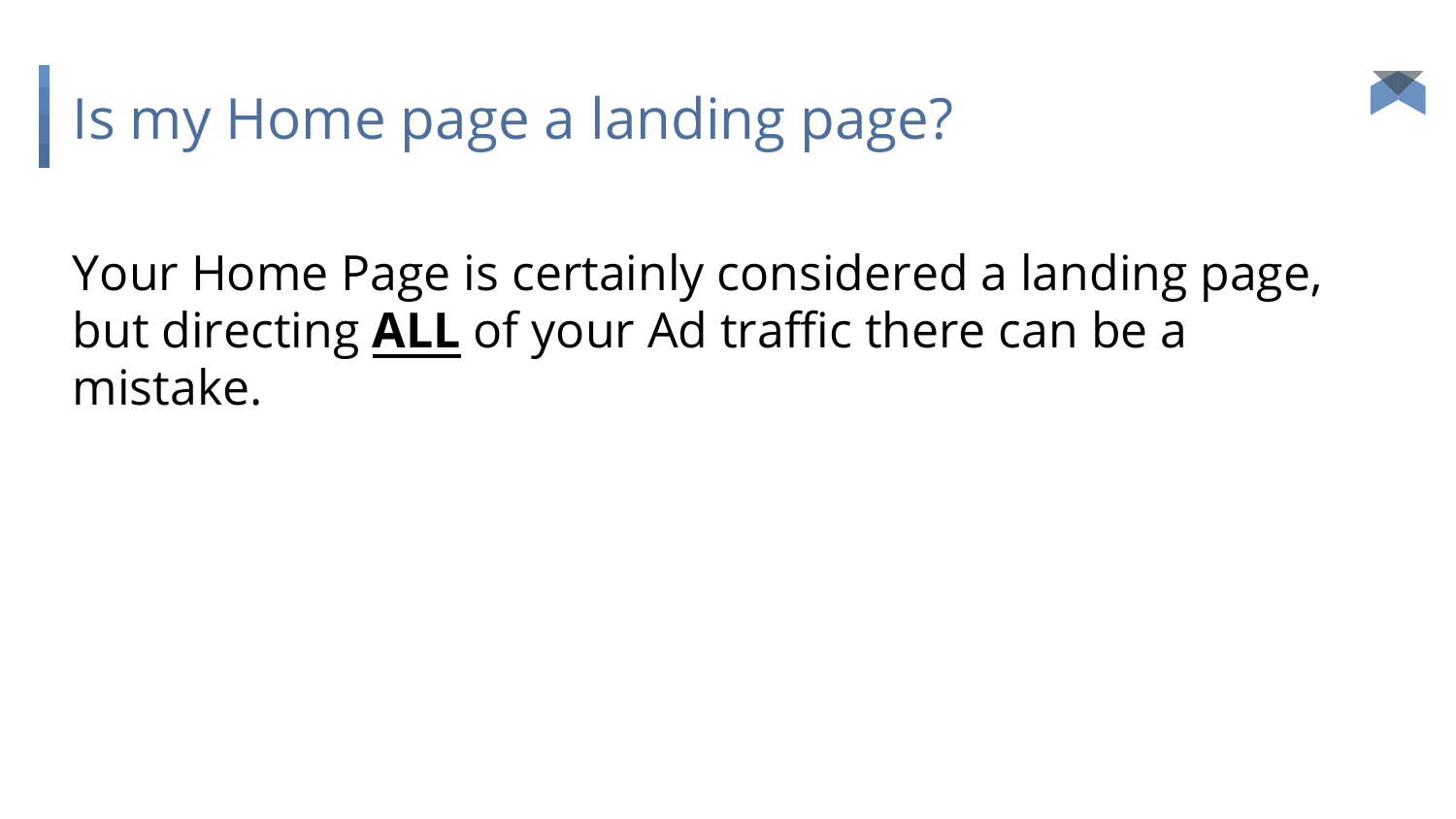

## Create specific pages

#### Creating Landing Pages **specific to your offer, product, or service** is essential for providing a quality experience for your users and will increase conversion rates.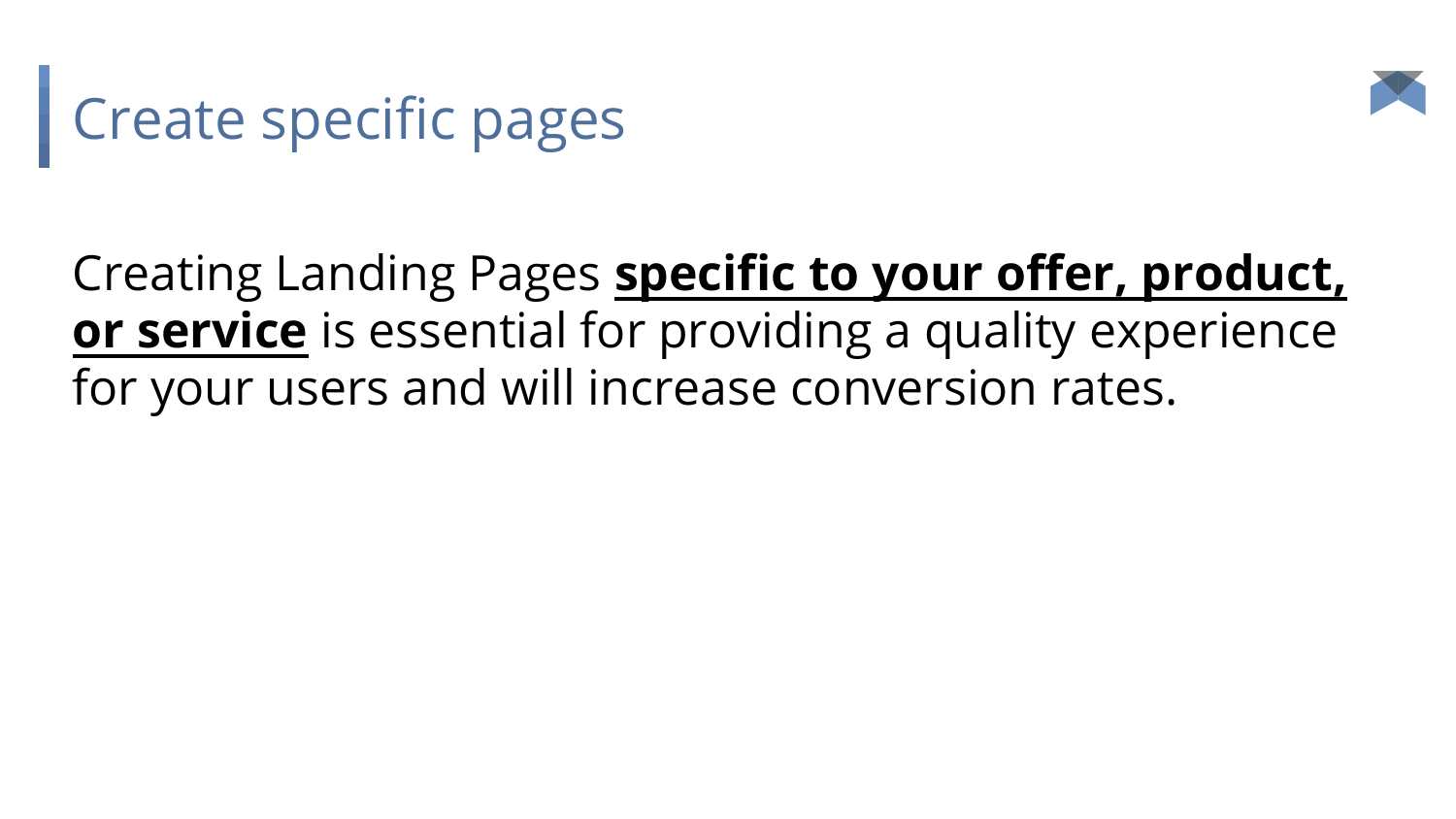## What makes a good landing page?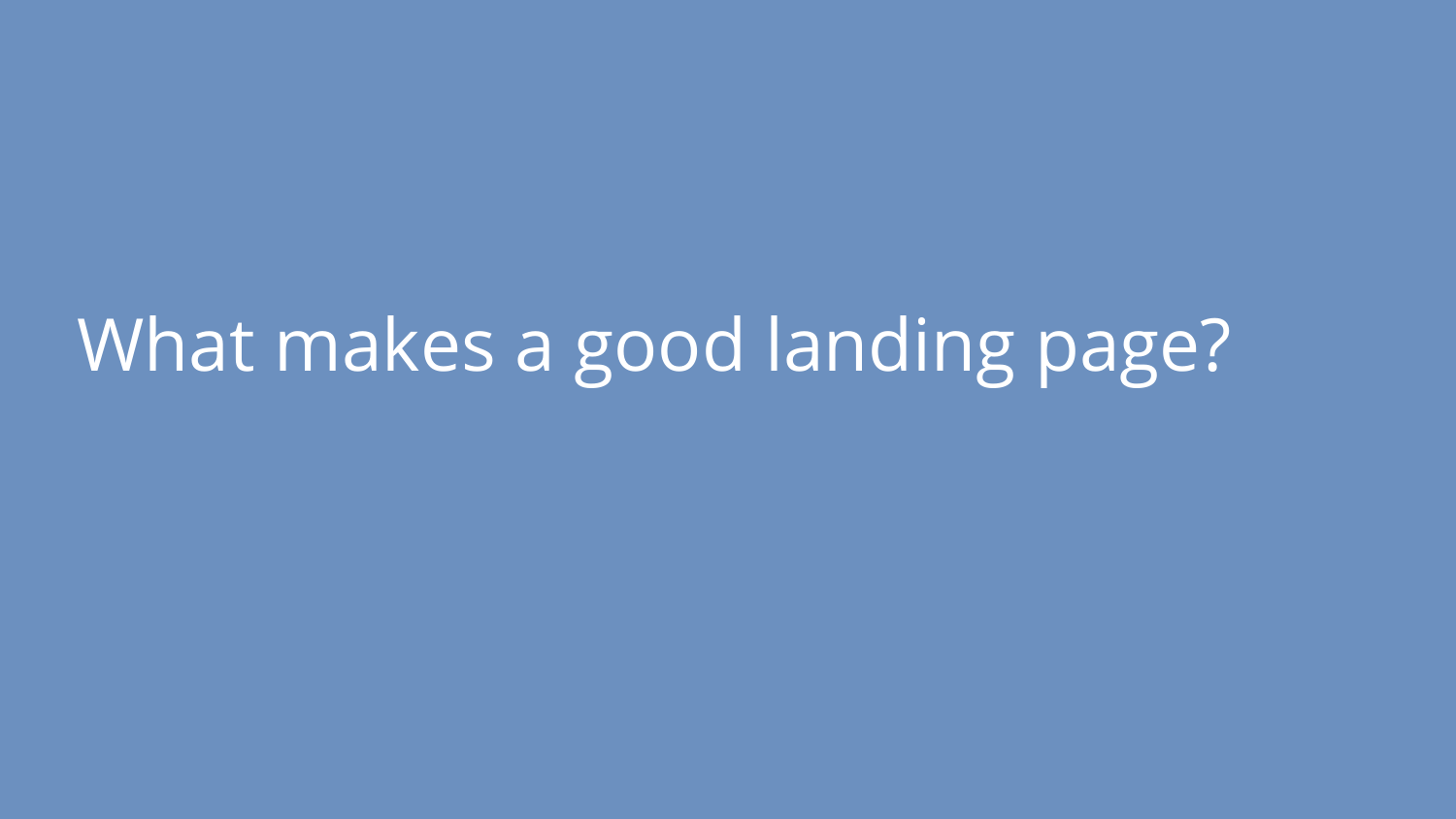

What makes a good landing page?

Identify the user

Display Social Proof

Credentials & Your Story

Call to Action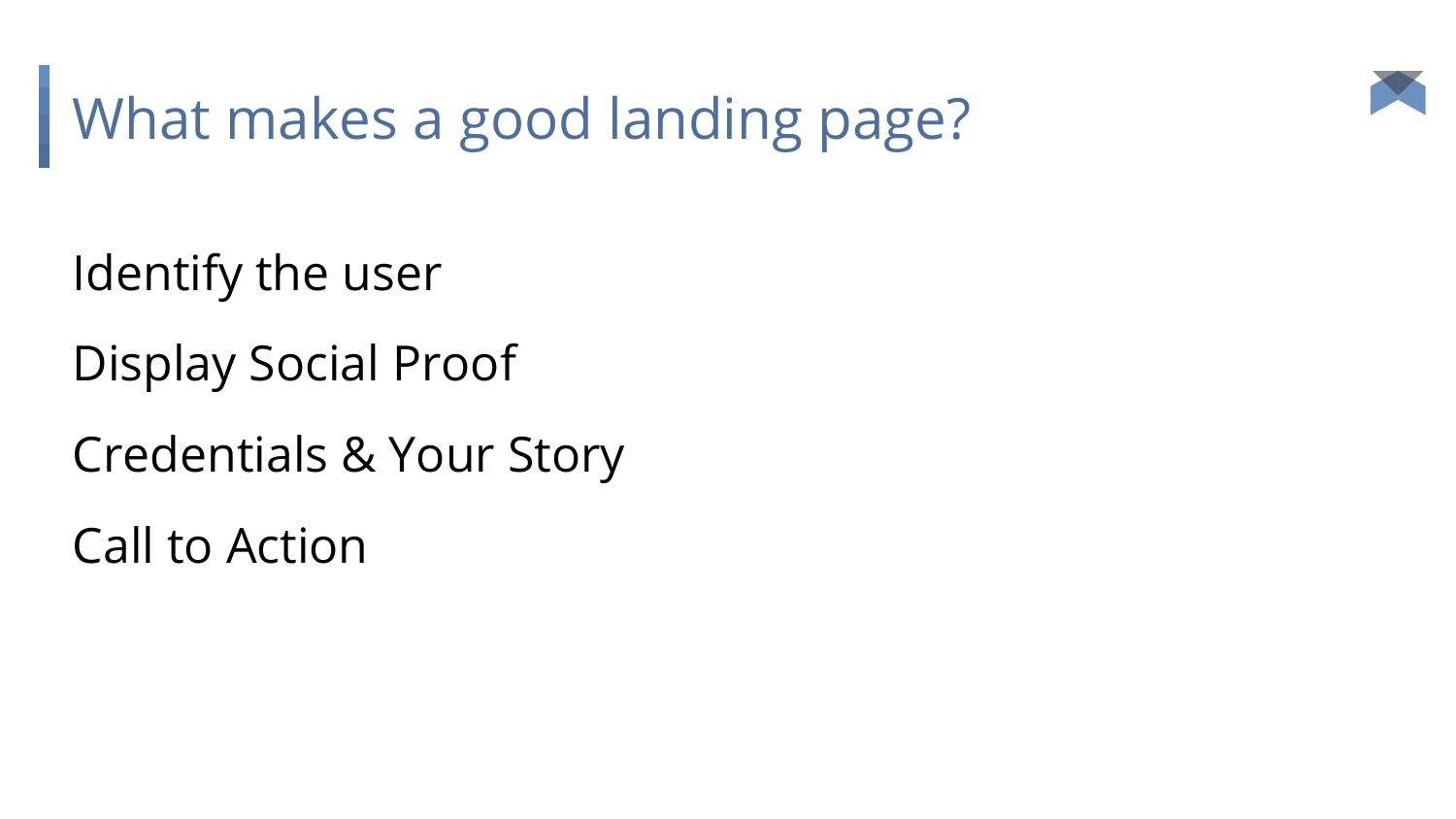

## Identify the User

#### **Persuasive Benefit-driven Headline**

Ie. "Why \_(my product or service)\_ will help you \_(accomplish your goal, fix your pain point, meet your need)\_"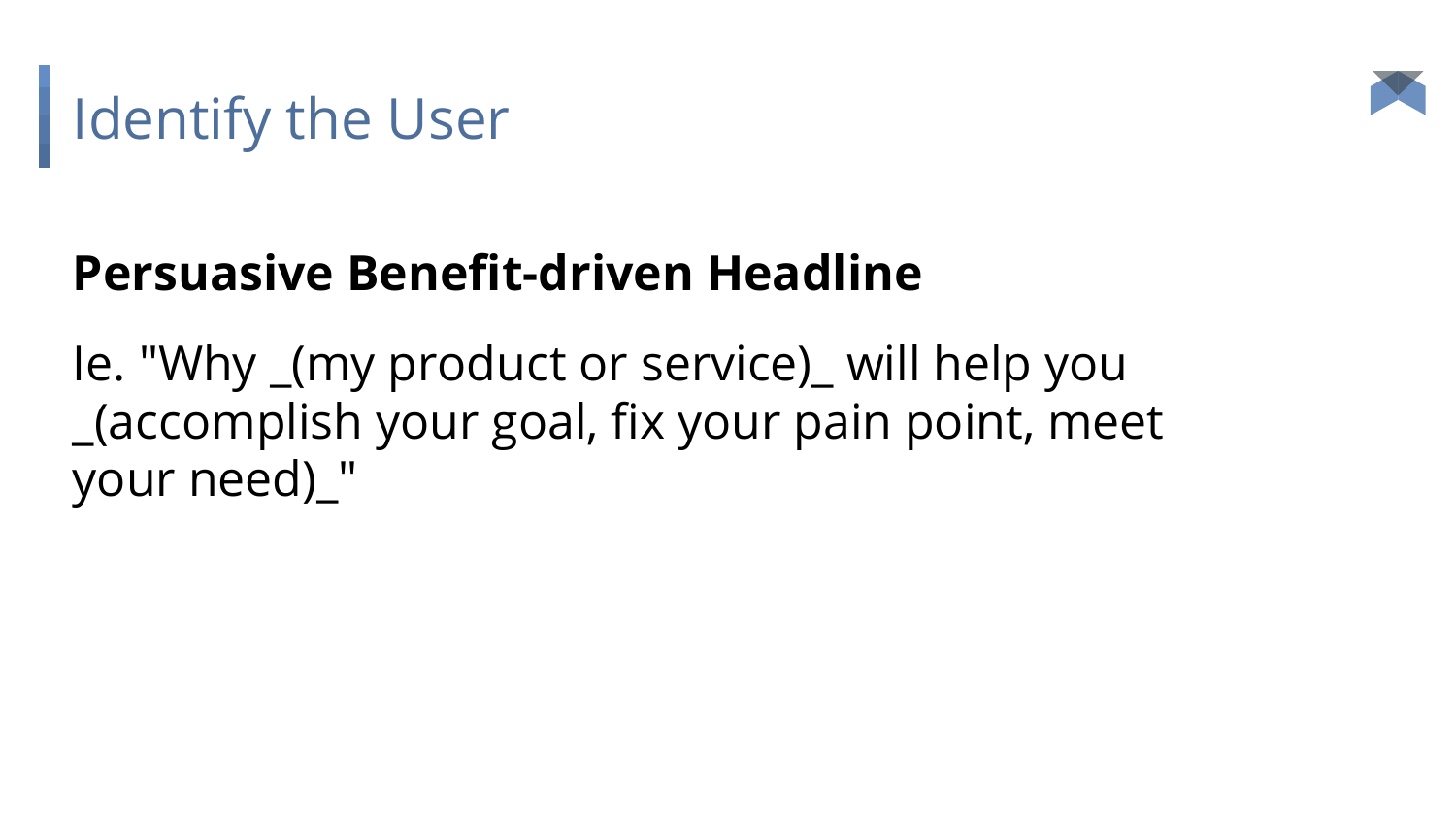



### **Explain the Offer/Service/etc**

Short paragraph(s) explaining the benefits, features, or pain points around your offer.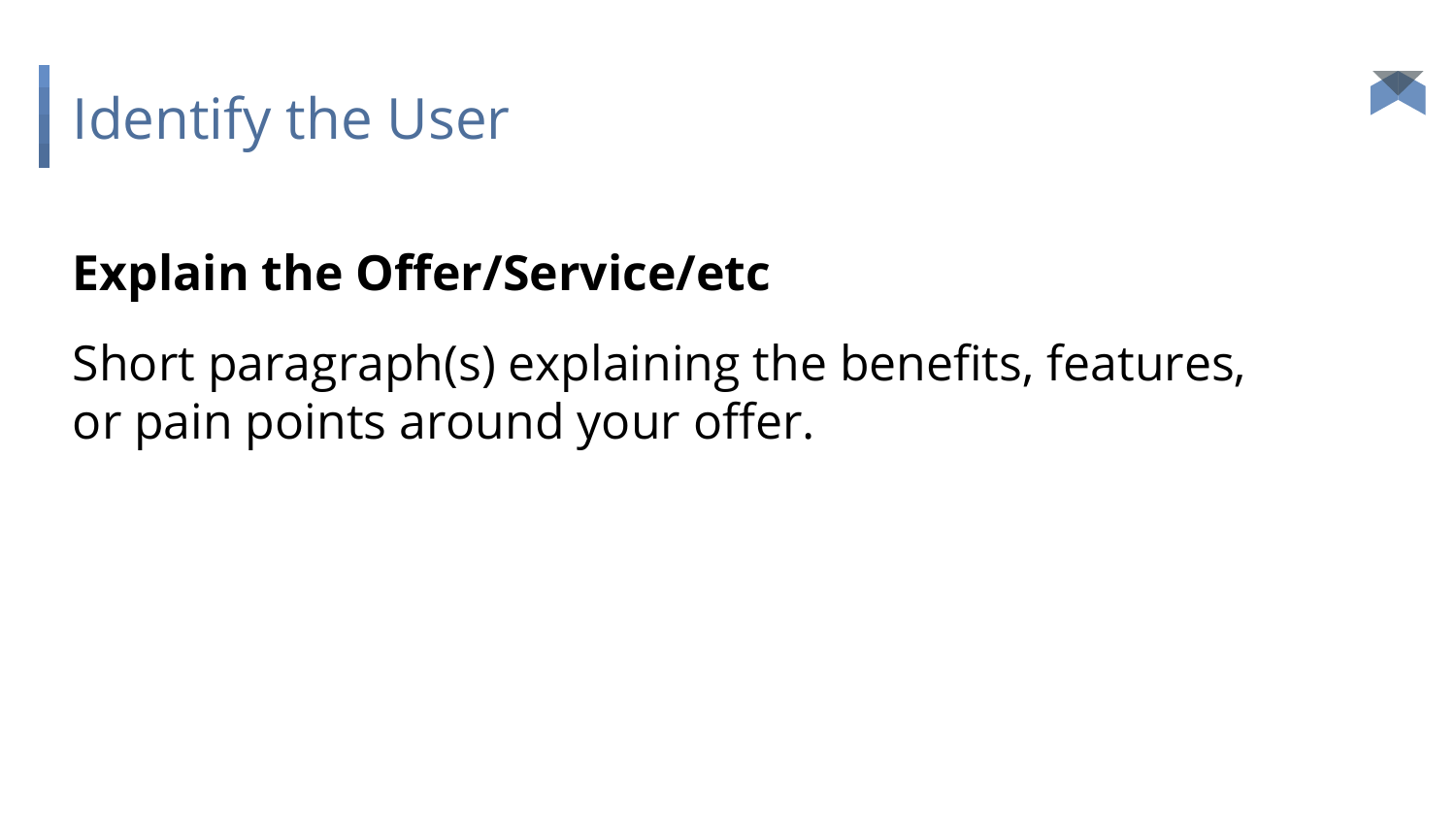



Testimonials, Statistics, Brand Logos, etc.

Anything that reassures the user that you and your site are legit.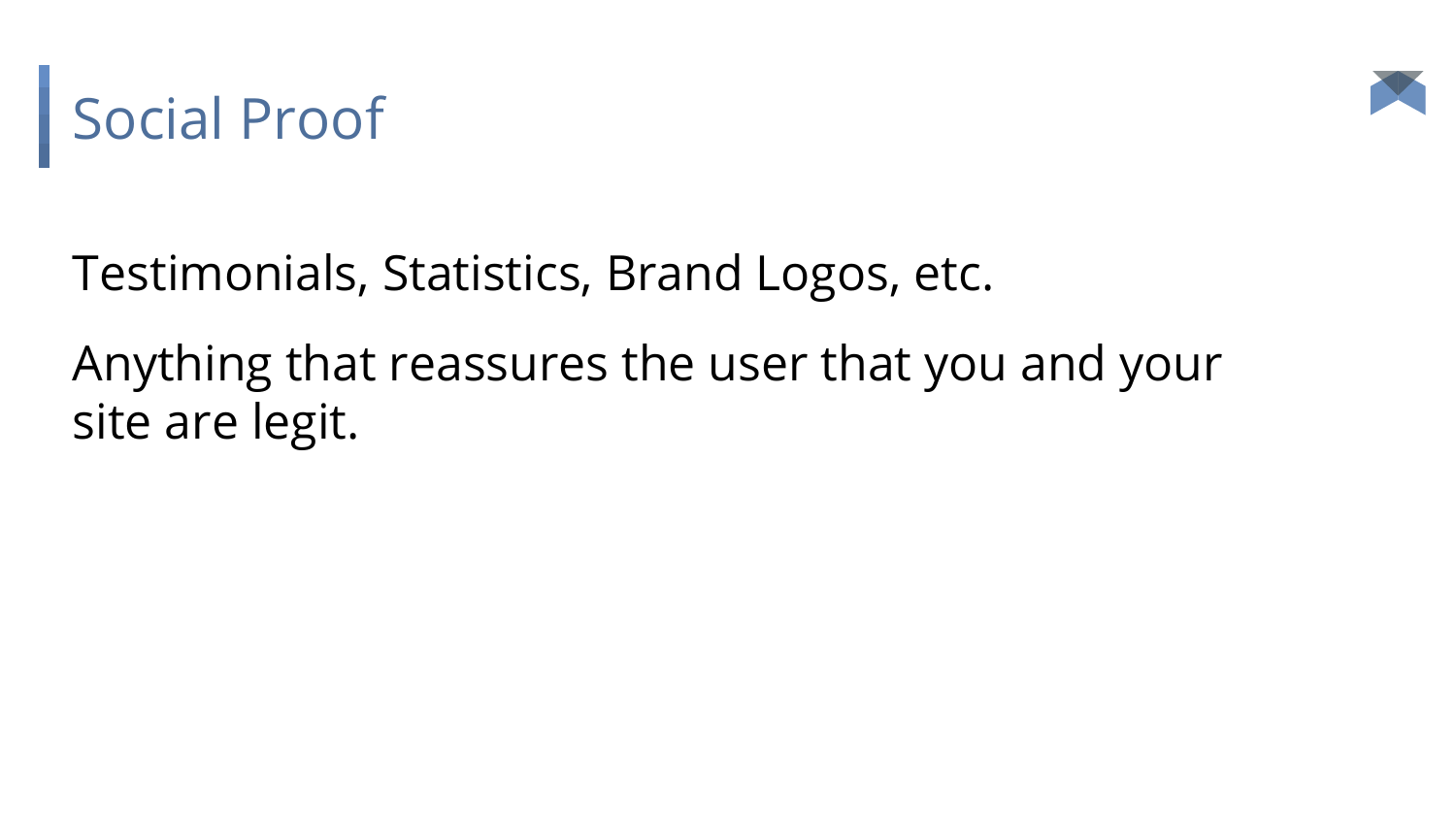



Depending on the offer, it can be beneficial to give your credentials and tell some of your story.

Keep it brief.

Share the relevant parts specific to your user's goal, need, or pain point/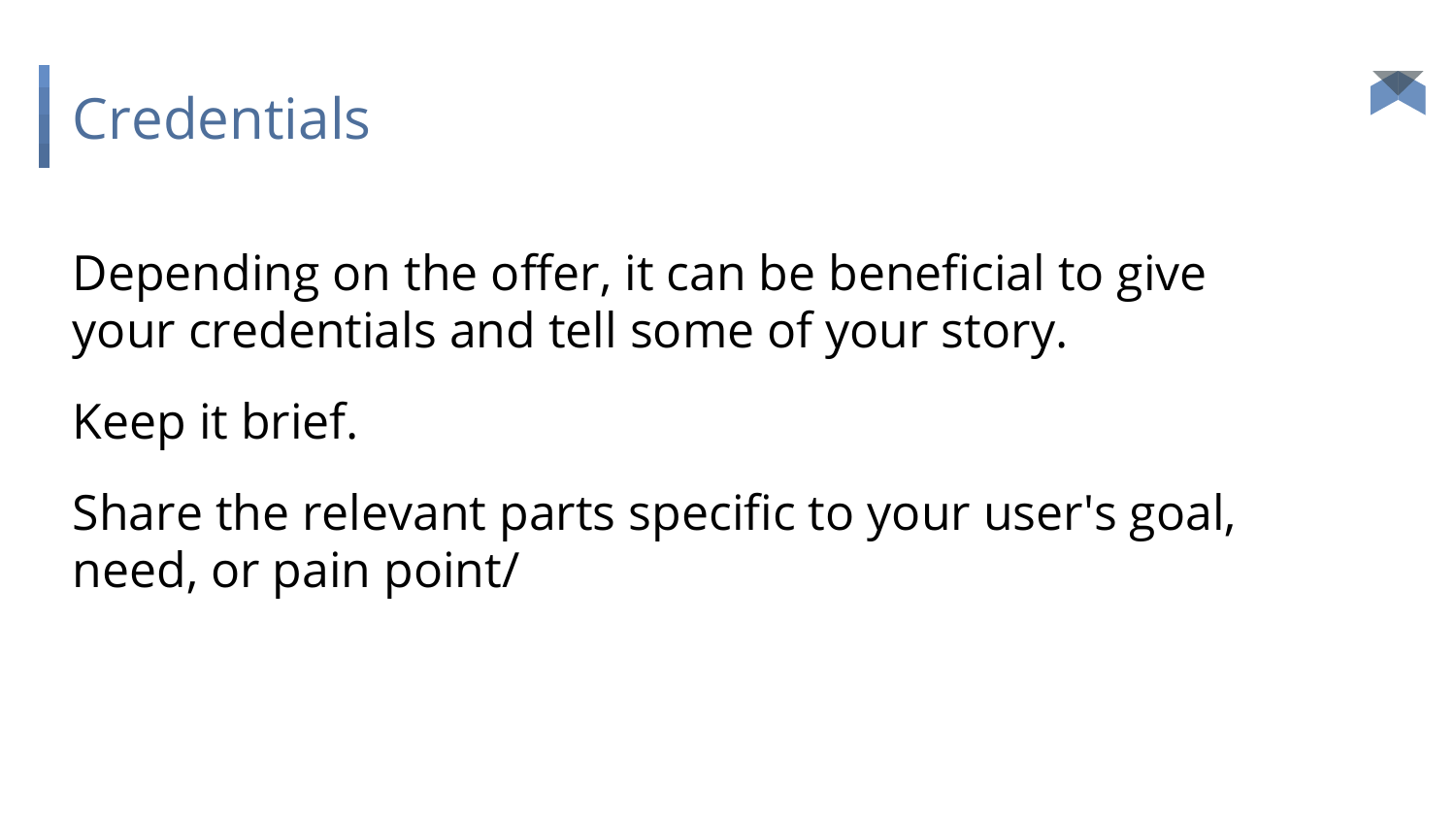



Focus on a single call to action.

Multiple links/buttons to single call are ok

ie. One above the fold, additional below the fold as necessary

Multiple links/buttons to multiple calls is not

ie. Buy this, Subscribe, Click here, Fill this out, Contact us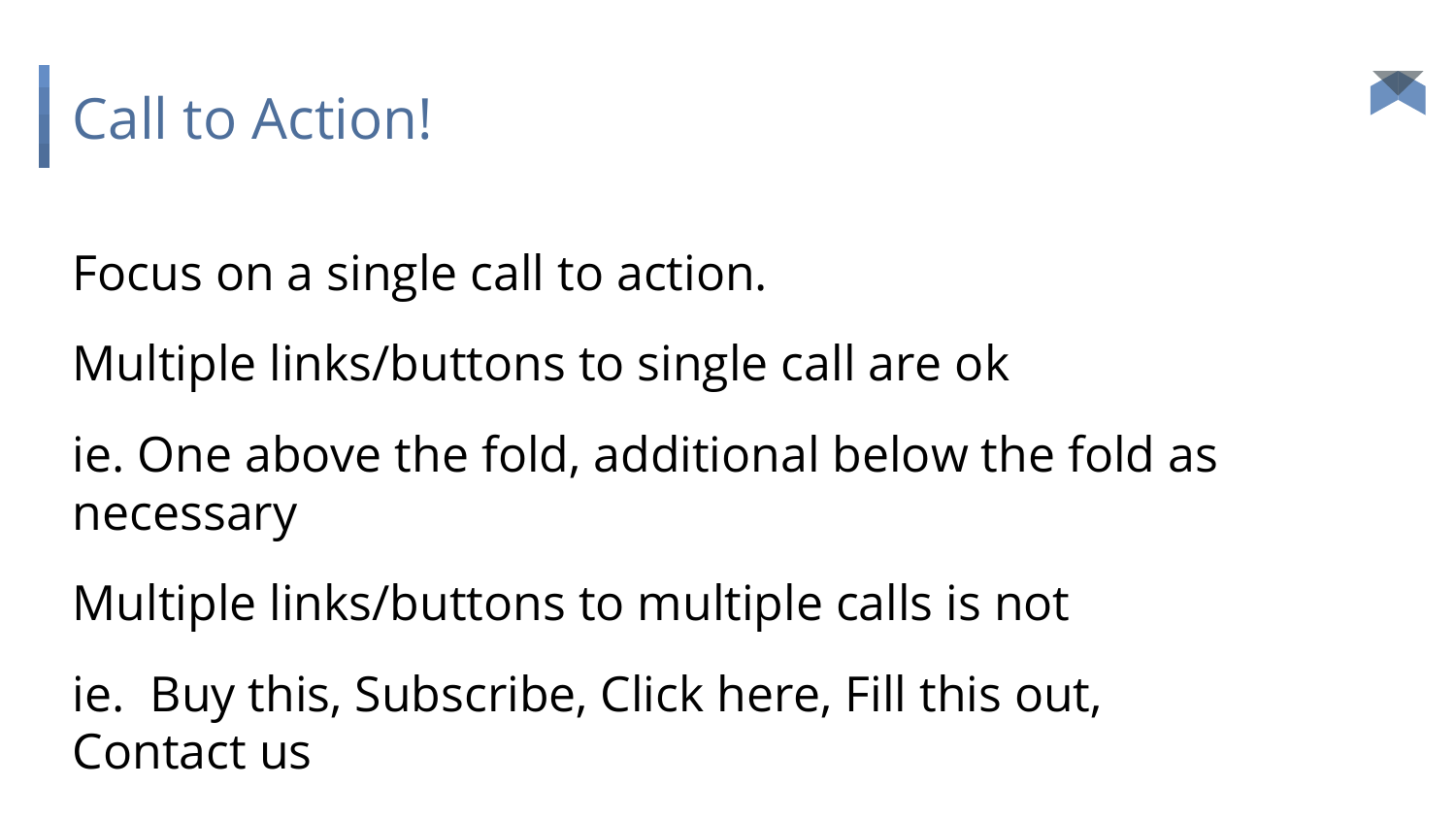## Before you start, consider...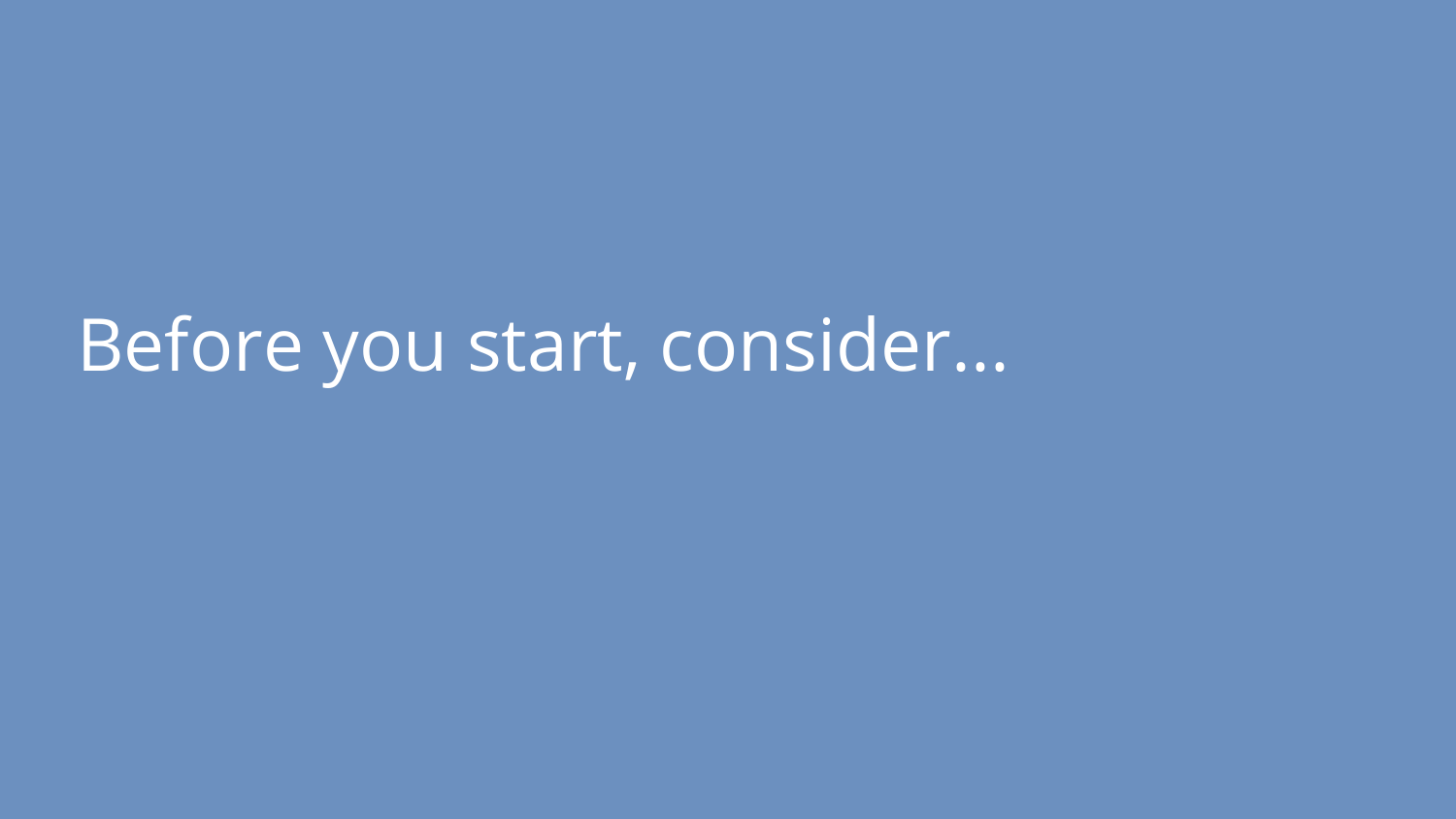# What's the goal?



Get a visitor to buy something Get a visitor to "learn more"

Get a visitor to subscribe

Get a visitor to tell a friend

Get a visitor to comment or give you feedback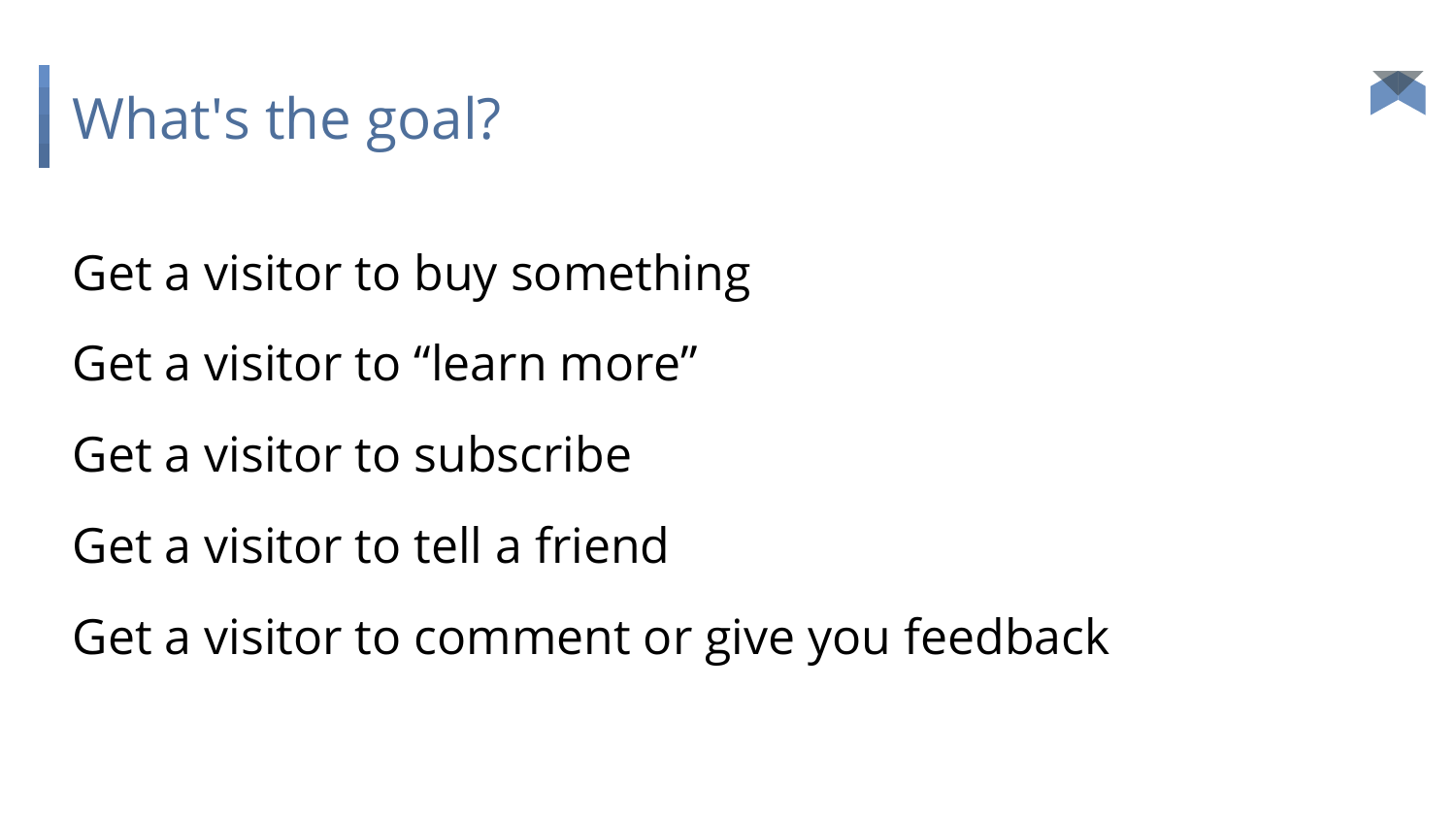



Not only for your entire business, but specifically around this offers 'goal'

ie. Your business might sell a ebook to "mom" bloggers, your offer may be selling to "soccer mom" bloggers

ie. Your business might sell "sports equipment", your offer may be selling to "baseball players"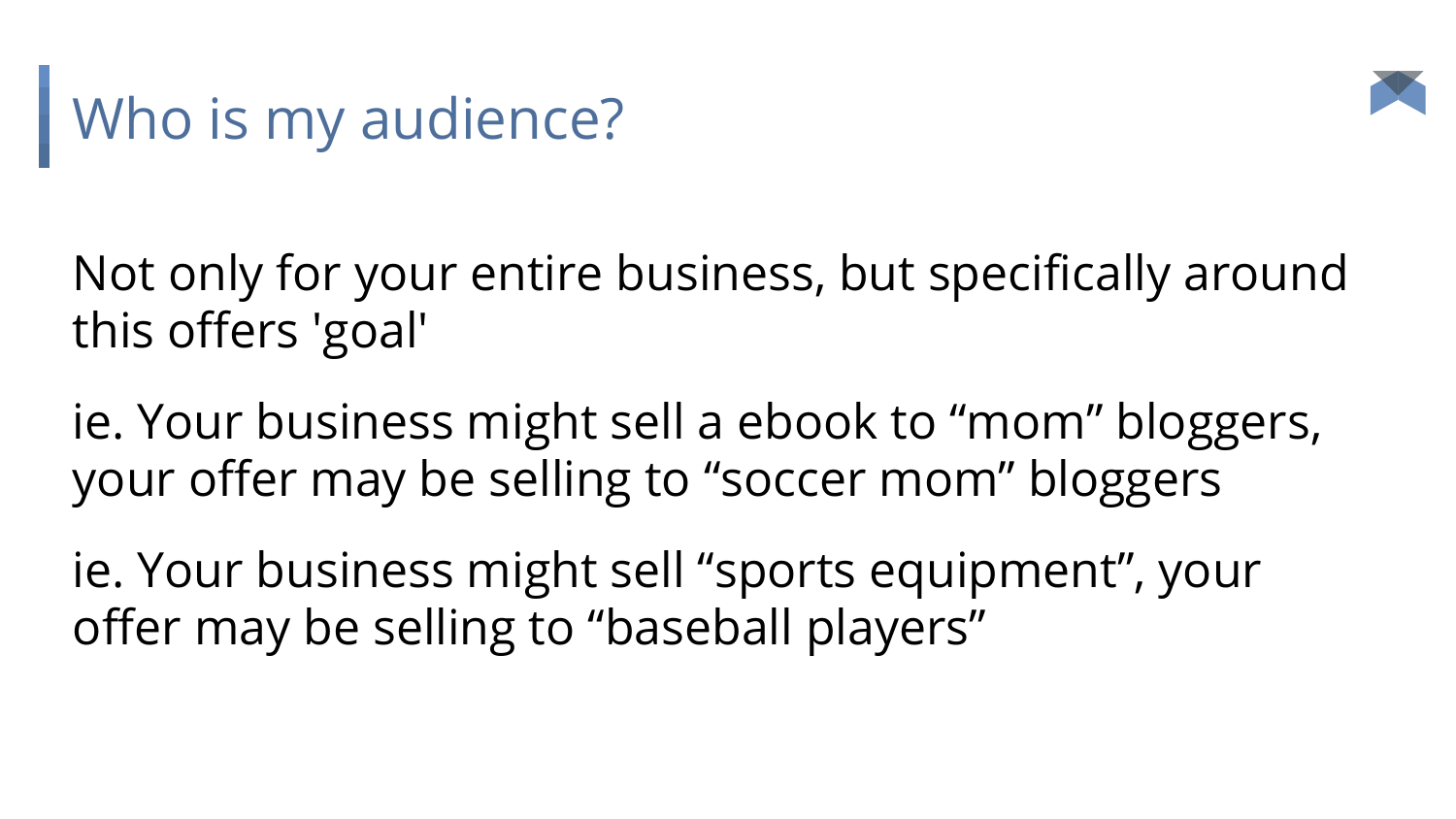



Clear out the clutter

Brief text/copy

Less form fields to fill out

Less images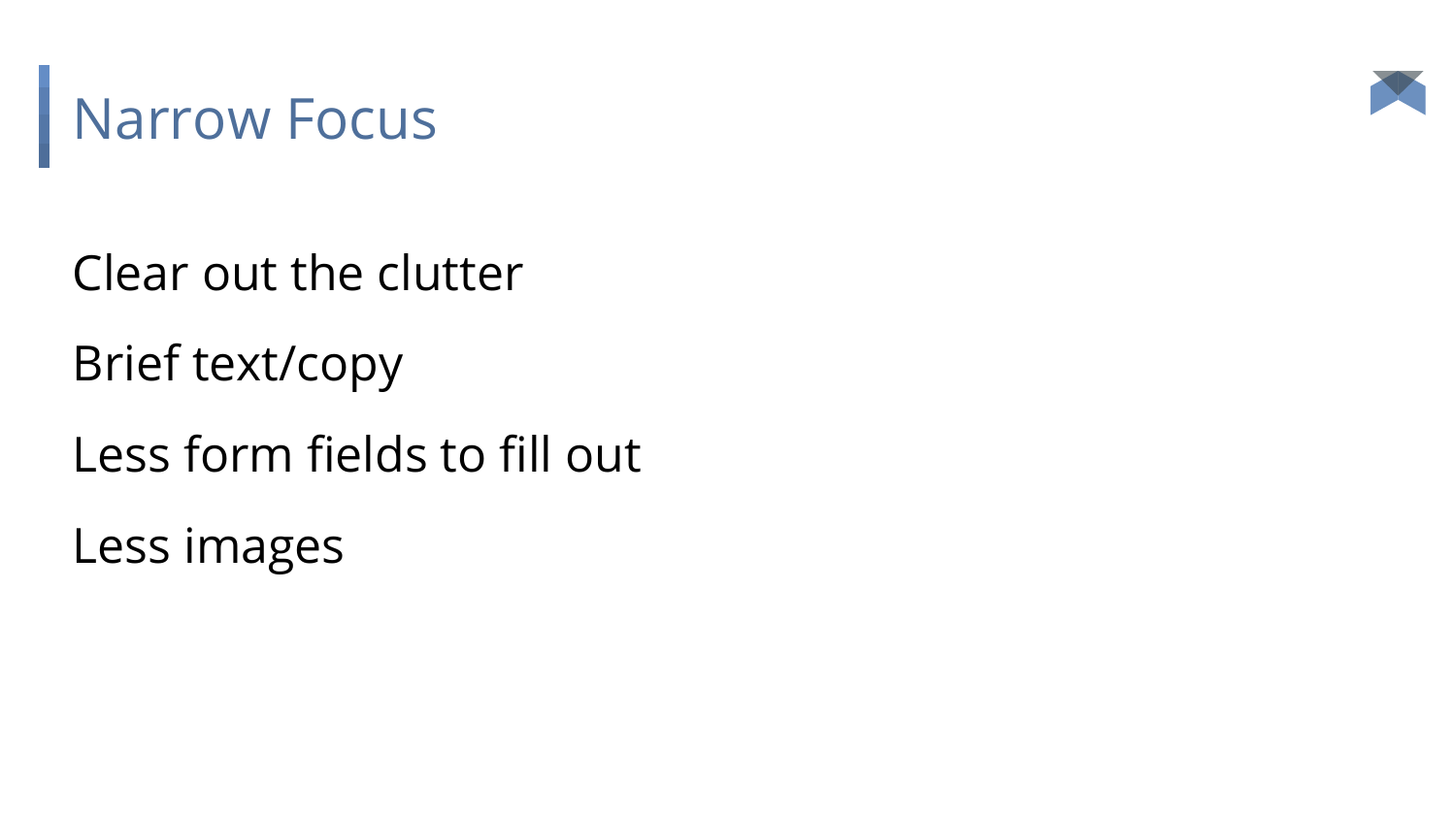# Examples of great landing pages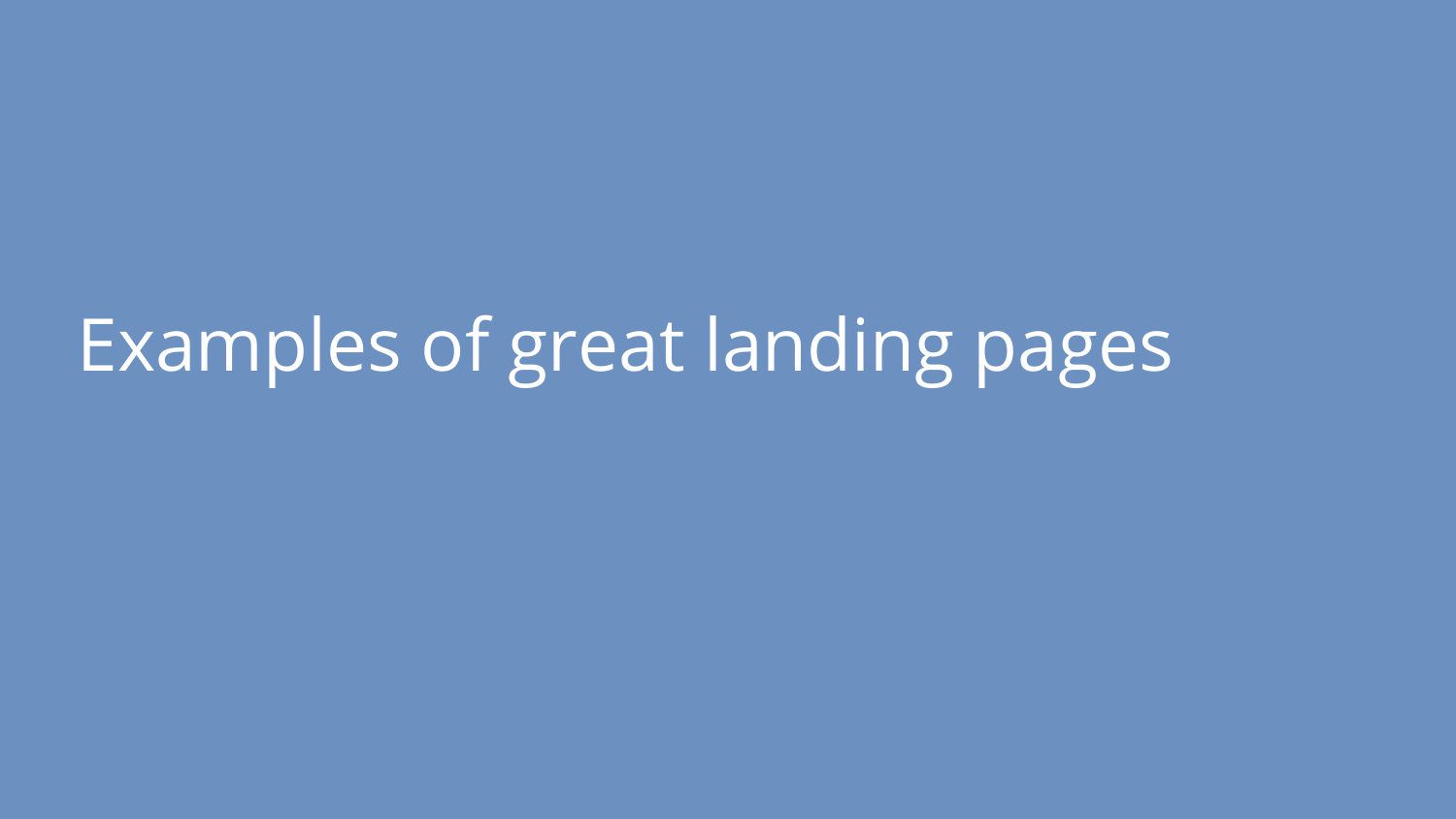

## Examples of great landing pages

[https://www.salesforce.com/form/sem/sales\\_manage\\_sales.jsp?](https://www.salesforce.com/form/sem/sales_manage_sales.jsp)

<https://getpocket.com/>

<https://www.optimizely.com/>

<https://unbounce.com/>

<https://debt.bills.com/>

<https://wistia.com/account/signup>